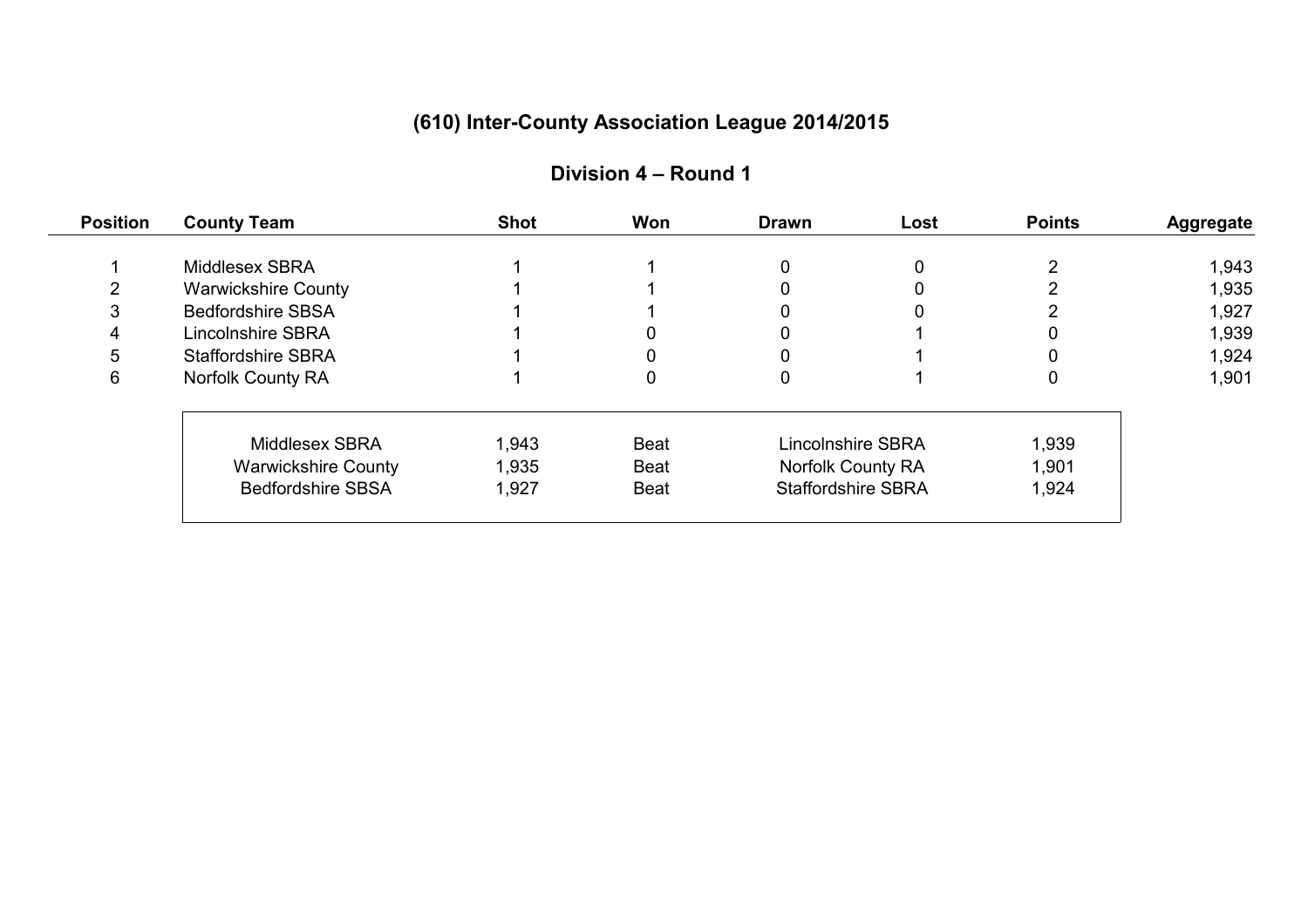| <b>Position</b> | <b>County Team</b>         | <b>Shot</b> | Won         | <b>Drawn</b>               | Lost | <b>Points</b> | <b>Aggregate</b> |
|-----------------|----------------------------|-------------|-------------|----------------------------|------|---------------|------------------|
|                 | <b>Bedfordshire SBSA</b>   |             | 2           | 0                          | 0    |               | 3,864            |
| $\mathcal{P}$   | <b>Lincolnshire SBRA</b>   |             |             |                            |      |               | 3,880            |
| 3               | Middlesex SBRA             |             |             |                            |      |               | 3,871            |
| 4               | <b>Warwickshire County</b> |             |             |                            |      |               | 3,870            |
| 5               | Norfolk County RA          |             |             |                            |      |               | 3,846            |
| 6               | <b>Staffordshire SBRA</b>  |             | 0           | 0                          |      | 0             | 3,863            |
|                 | Norfolk County RA          | 1,945       | <b>Beat</b> | Middlesex SBRA             |      | 1,928         |                  |
|                 | <b>Lincolnshire SBRA</b>   | 1,941       | <b>Beat</b> | <b>Staffordshire SBRA</b>  |      | 1,939         |                  |
|                 | <b>Bedfordshire SBSA</b>   | 1,937       | <b>Beat</b> | <b>Warwickshire County</b> |      | 1,935         |                  |
|                 |                            |             |             |                            |      |               |                  |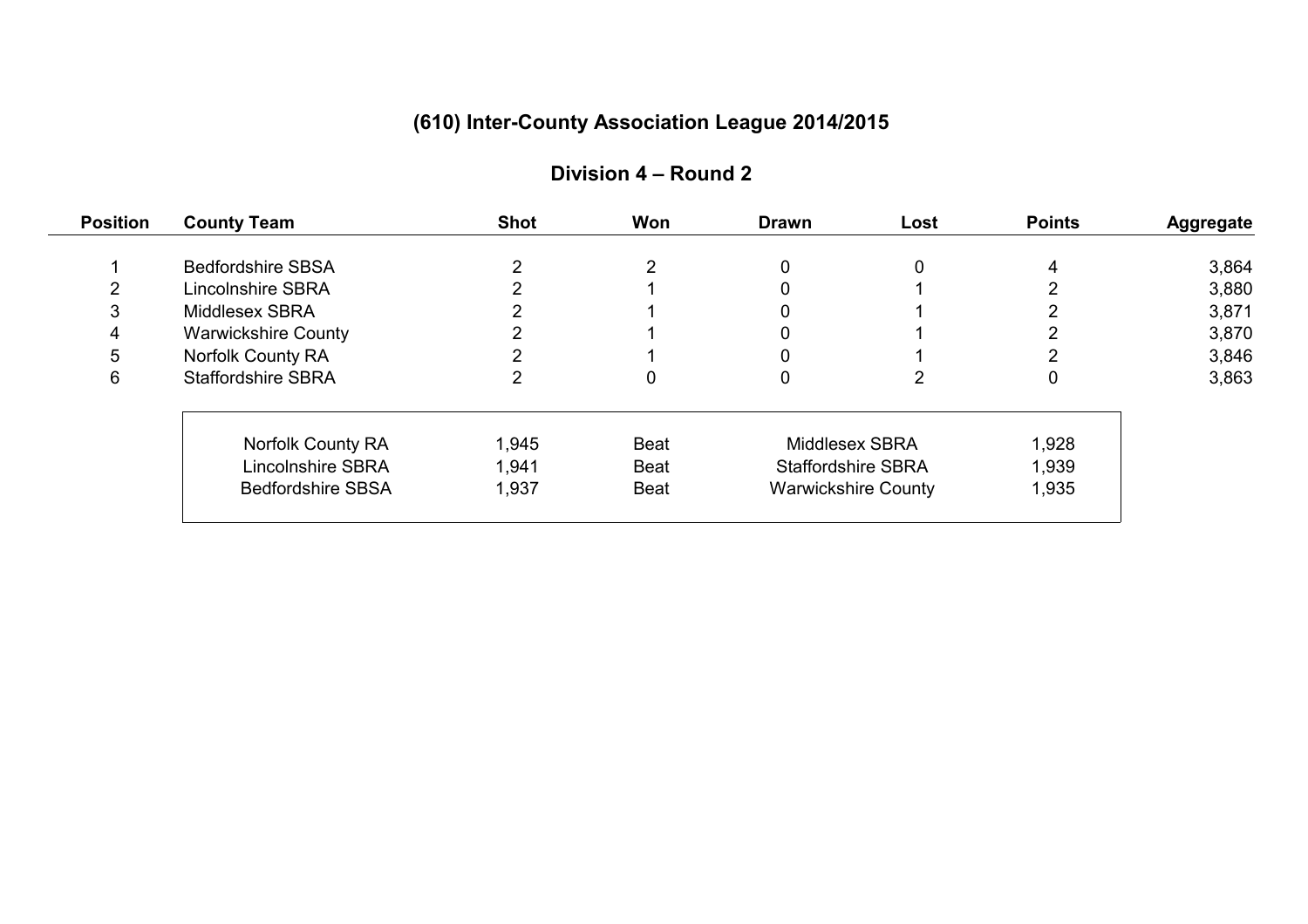| <b>Position</b> | <b>County Team</b>         | <b>Shot</b> | Won         | <b>Drawn</b>               | Lost | <b>Points</b> | <b>Aggregate</b> |
|-----------------|----------------------------|-------------|-------------|----------------------------|------|---------------|------------------|
|                 | Middlesex SBRA             |             | っ           |                            |      |               | 5,807            |
| ົ               | <b>Lincolnshire SBRA</b>   |             |             |                            |      |               | 5,807            |
| 3               | <b>Bedfordshire SBSA</b>   |             |             |                            |      |               | 5,789            |
| 4               | <b>Norfolk County RA</b>   |             |             |                            |      |               | 5,774            |
| 5               | <b>Warwickshire County</b> |             |             |                            |      |               | 5,803            |
| 6               | <b>Staffordshire SBRA</b>  |             | 0           |                            |      | 0             | 5,788            |
|                 | Middlesex SBRA             | 1,936       | <b>Beat</b> | <b>Warwickshire County</b> |      | 1,933         |                  |
|                 | <b>Norfolk County RA</b>   | 1,928       | <b>Beat</b> | <b>Staffordshire SBRA</b>  |      | 1,925         |                  |
|                 | <b>Lincolnshire SBRA</b>   | 1,927       | <b>Beat</b> | <b>Bedfordshire SBSA</b>   |      | 1,925         |                  |
|                 |                            |             |             |                            |      |               |                  |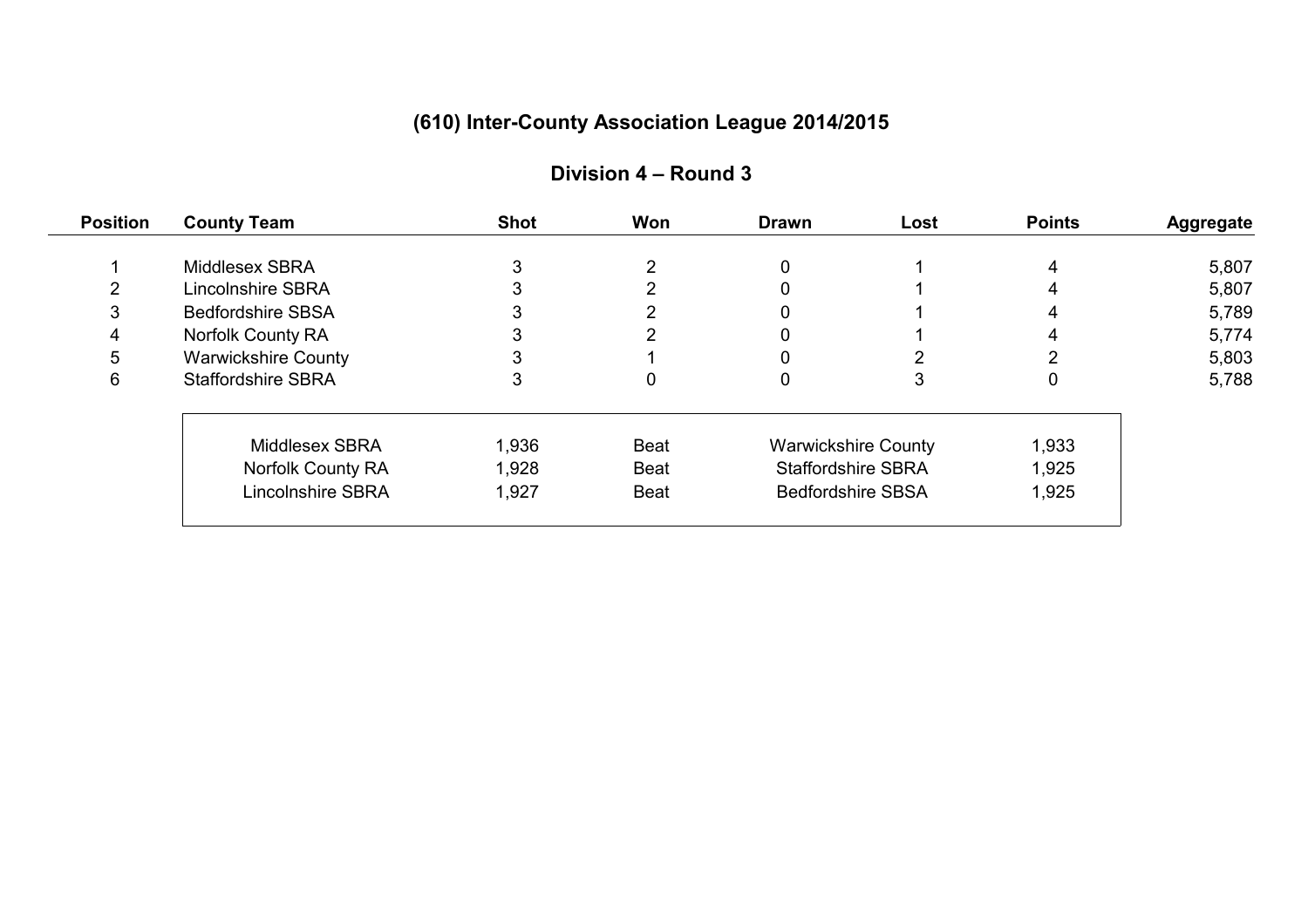| <b>Position</b> | <b>County Team</b>         | <b>Shot</b> | Won         | <b>Drawn</b>          | Lost                       | <b>Points</b> | <b>Aggregate</b> |
|-----------------|----------------------------|-------------|-------------|-----------------------|----------------------------|---------------|------------------|
|                 | <b>Lincolnshire SBRA</b>   |             |             |                       |                            | 6             | 7,756            |
| າ               | <b>Bedfordshire SBSA</b>   |             |             |                       |                            |               | 7,743            |
| 3               | Middlesex SBRA             |             |             |                       |                            |               | 7,737            |
| 4               | <b>Norfolk County RA</b>   |             |             |                       |                            |               | 7,605            |
| 5               | <b>Warwickshire County</b> |             |             |                       |                            |               | 7,748            |
| 6               | <b>Staffordshire SBRA</b>  |             |             |                       |                            |               | 7,724            |
|                 | <b>Bedfordshire SBSA</b>   | 1,954       | <b>Beat</b> | Norfolk County RA     |                            | 1,831         |                  |
|                 | Lincolnshire SBRA          | 1,949       | <b>Beat</b> |                       | <b>Warwickshire County</b> | 1,945         |                  |
|                 | <b>Staffordshire SBRA</b>  | 1,936       | <b>Beat</b> | <b>Middlesex SBRA</b> |                            | 1,930         |                  |
|                 |                            |             |             |                       |                            |               |                  |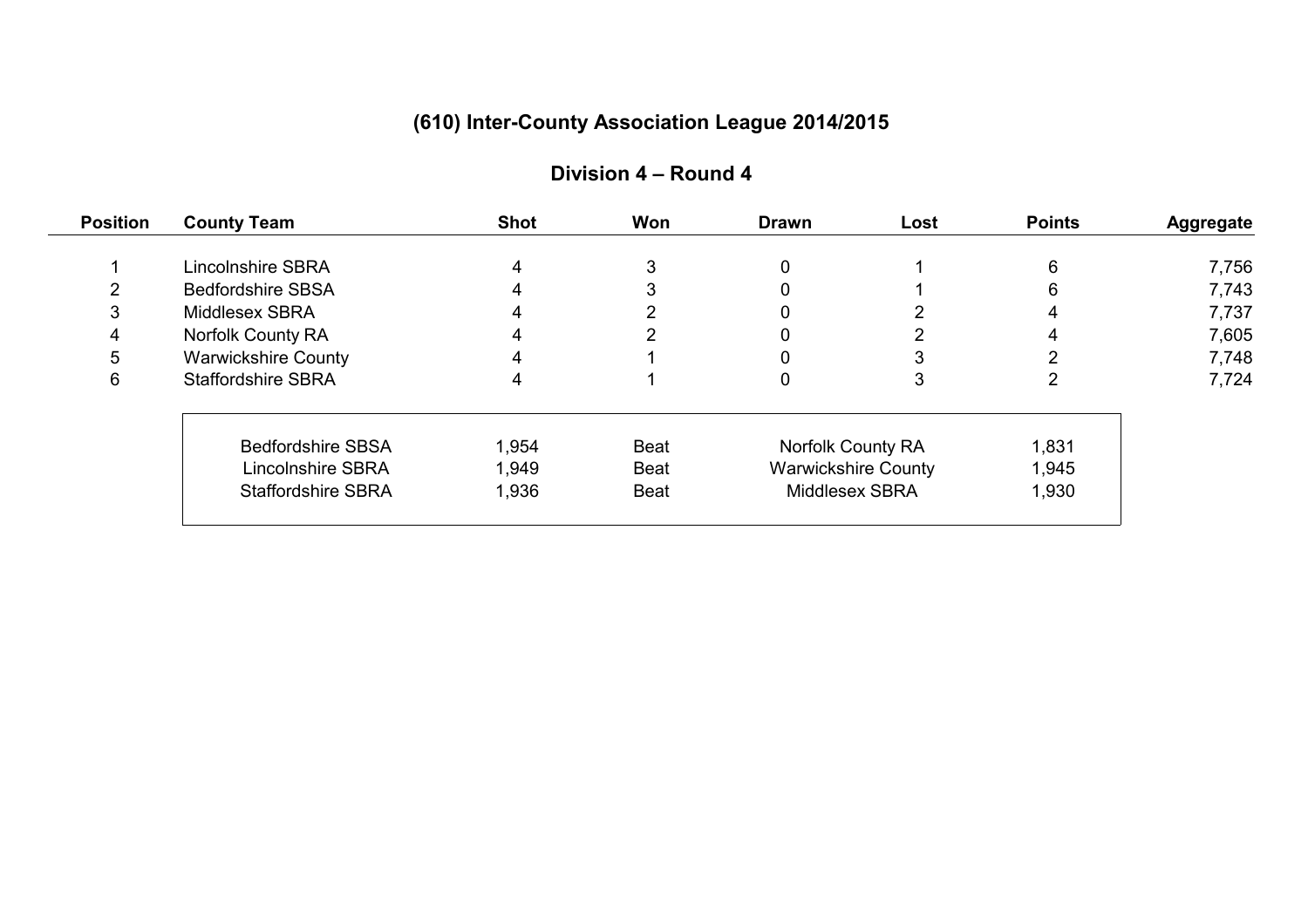| <b>Position</b> | <b>County Team</b>         | <b>Shot</b> | Won         | <b>Drawn</b>              | Lost | <b>Points</b> | <b>Aggregate</b> |
|-----------------|----------------------------|-------------|-------------|---------------------------|------|---------------|------------------|
|                 | <b>Bedfordshire SBSA</b>   |             | 4           |                           |      |               | 9,673            |
| ົ               | <b>Lincolnshire SBRA</b>   |             |             |                           |      |               | 9,678            |
| 3               | Norfolk County RA          |             |             |                           |      |               | 9,531            |
| 4               | <b>Warwickshire County</b> |             |             |                           |      |               | 9,678            |
| 5               | Middlesex SBRA             |             |             |                           |      |               | 9,659            |
| 6               | <b>Staffordshire SBRA</b>  |             |             |                           |      |               | 9,640            |
|                 | <b>Bedfordshire SBSA</b>   | 1,930       | <b>Beat</b> | Middlesex SBRA            |      | 1,922         |                  |
|                 | <b>Warwickshire County</b> | 1,930       | <b>Beat</b> | <b>Staffordshire SBRA</b> |      | 1,916         |                  |
|                 | Norfolk County RA          | 1,926       | <b>Beat</b> | <b>Lincolnshire SBRA</b>  |      | 1,922         |                  |
|                 |                            |             |             |                           |      |               |                  |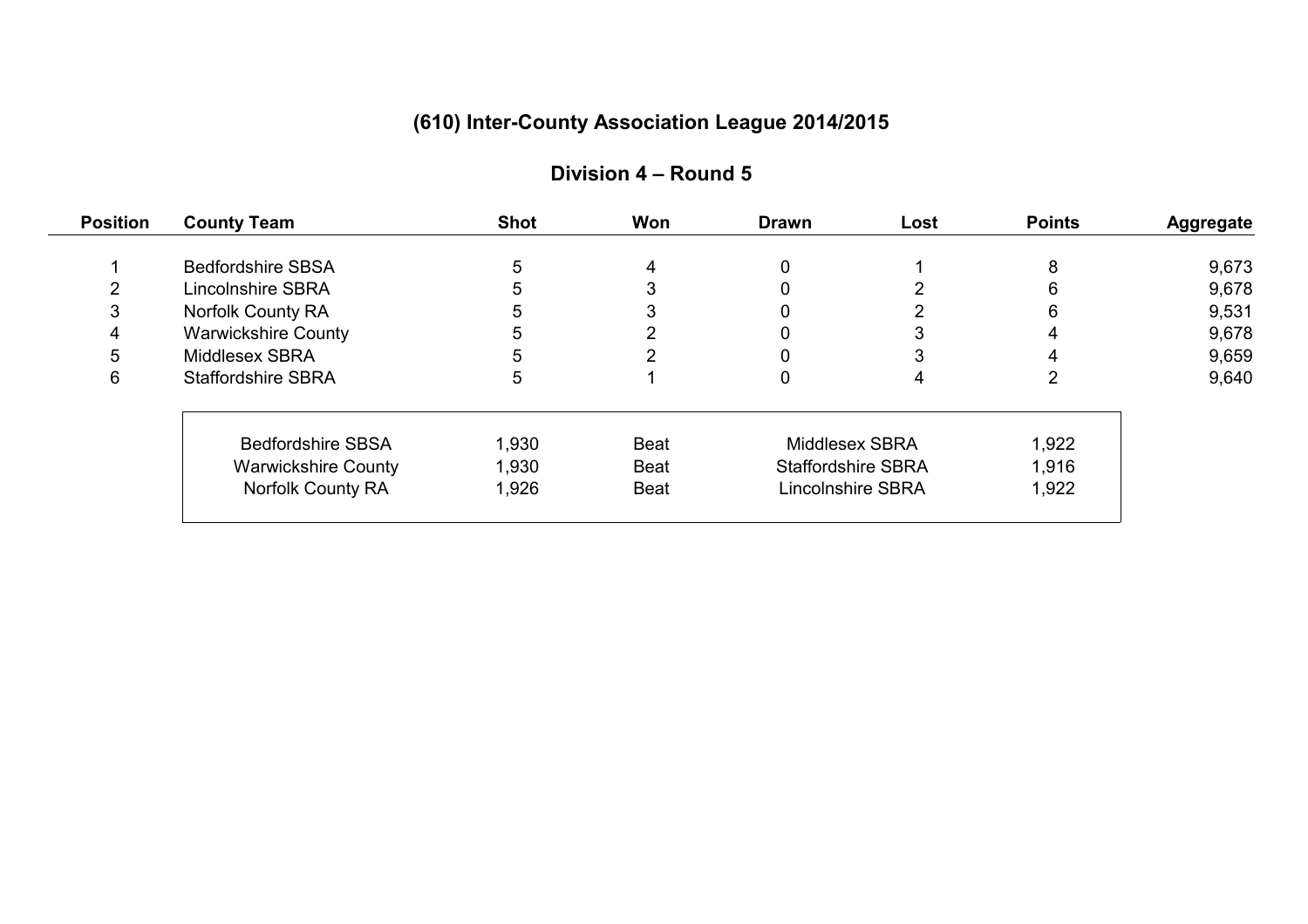| <b>Position</b> | <b>County Team</b>         | <b>Shot</b> | Won         | <b>Drawn</b>              | Lost | <b>Points</b> | <b>Aggregate</b> |
|-----------------|----------------------------|-------------|-------------|---------------------------|------|---------------|------------------|
|                 | <b>Bedfordshire SBSA</b>   |             | 5           |                           |      | 10            | 11,617           |
| ⌒               | <b>Warwickshire County</b> |             |             |                           |      | 6             | 11,615           |
| 3               | <b>Lincolnshire SBRA</b>   |             |             |                           |      |               | 11,599           |
| 4               | Middlesex SBRA             |             |             |                           |      |               | 11,595           |
| 5               | Norfolk County RA          |             |             |                           |      |               | 11,463           |
| 6               | <b>Staffordshire SBRA</b>  |             |             |                           |      |               | 9,640            |
|                 | <b>Bedfordshire SBSA</b>   | 1,944       | <b>Beat</b> | <b>Staffordshire SBRA</b> |      |               |                  |
|                 | <b>Warwickshire County</b> | 1,937       | <b>Beat</b> | Norfolk County RA         |      | 1,932         |                  |
|                 | Middlesex SBRA             | 1,936       | <b>Beat</b> | <b>Lincolnshire SBRA</b>  |      | 1,921         |                  |
|                 |                            |             |             |                           |      |               |                  |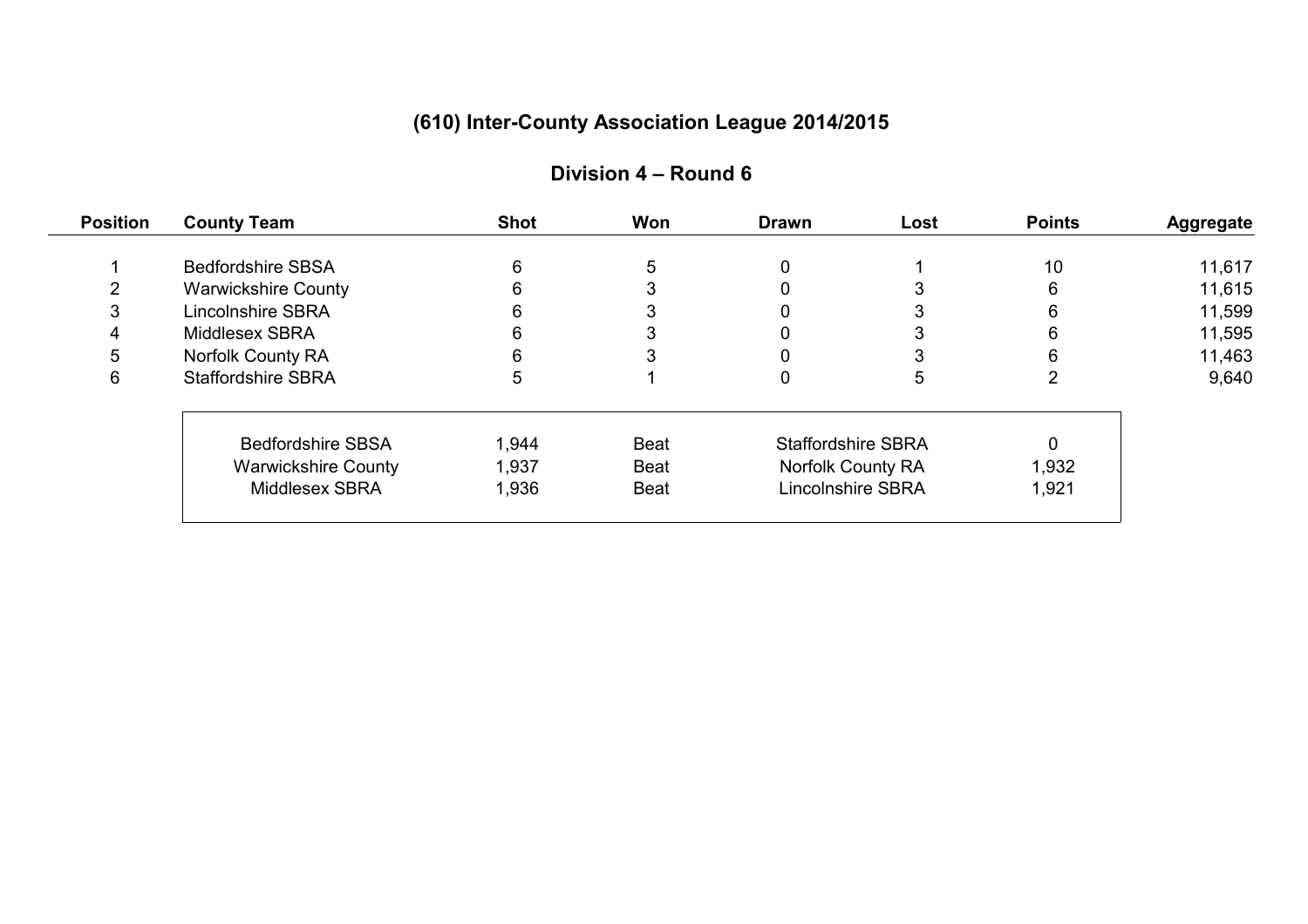| <b>Position</b> | <b>County Team</b>         | <b>Shot</b> | Won         | <b>Drawn</b>              | Lost | <b>Points</b> | <b>Aggregate</b> |
|-----------------|----------------------------|-------------|-------------|---------------------------|------|---------------|------------------|
|                 | <b>Bedfordshire SBSA</b>   |             | 5           |                           |      | 10            | 13,549           |
| ⌒               | <b>Warwickshire County</b> |             |             |                           |      |               | 13,553           |
| 3               | <b>Lincolnshire SBRA</b>   |             |             |                           |      |               | 13,539           |
| 4               | Middlesex SBRA             |             |             |                           |      |               | 13,528           |
| 5               | Norfolk County RA          |             |             |                           |      |               | 13,390           |
| 6               | <b>Staffordshire SBRA</b>  | 6           |             |                           | 6    |               | 11,579           |
|                 | <b>Lincolnshire SBRA</b>   | 1,940       | <b>Beat</b> | <b>Staffordshire SBRA</b> |      | 1,939         |                  |
|                 | <b>Warwickshire County</b> | 1,938       | <b>Beat</b> | <b>Bedfordshire SBSA</b>  |      | 1,932         |                  |
|                 | Middlesex SBRA             | 1,933       | <b>Beat</b> | <b>Norfolk County RA</b>  |      | 1,927         |                  |
|                 |                            |             |             |                           |      |               |                  |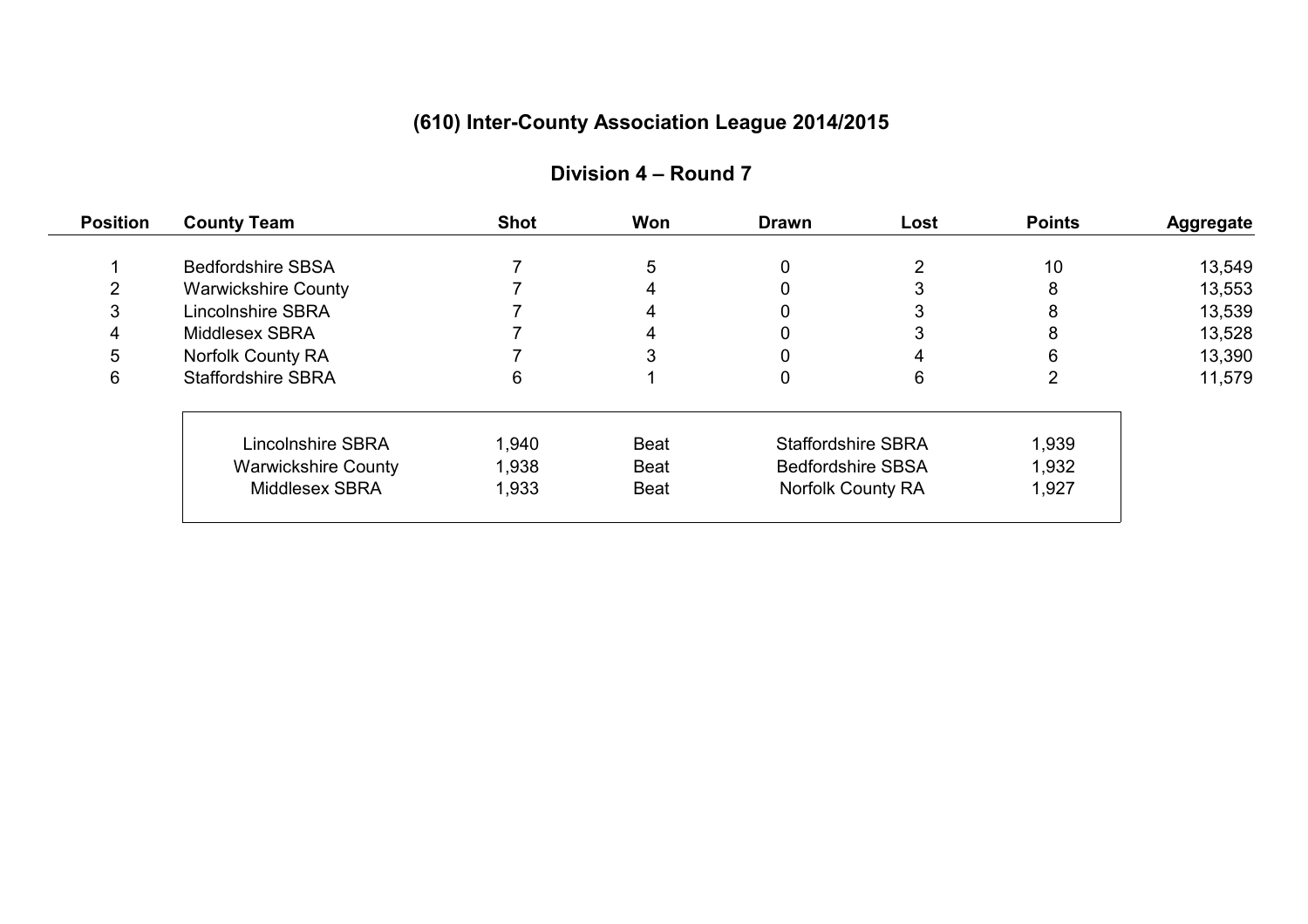| <b>Position</b> | <b>County Team</b>         | <b>Shot</b> | Won         | <b>Drawn</b>             | Lost              | <b>Points</b> | <b>Aggregate</b> |
|-----------------|----------------------------|-------------|-------------|--------------------------|-------------------|---------------|------------------|
|                 | <b>Bedfordshire SBSA</b>   | 8           | 6           |                          |                   | 12            | 15,495           |
| $\mathcal{P}$   | <b>Warwickshire County</b> |             | 5           |                          |                   | 10            | 15,494           |
| 3               | Middlesex SBRA             |             | 4           |                          |                   | 8             | 15,463           |
| 4               | Lincolnshire SBRA          |             |             |                          |                   | 8             | 15,460           |
| 5               | Norfolk County RA          |             |             |                          |                   | 6             | 15,317           |
| 6               | <b>Staffordshire SBRA</b>  |             |             |                          | 6                 | 4             | 13,508           |
|                 | <b>Bedfordshire SBSA</b>   | 1,946       | <b>Beat</b> | <b>Lincolnshire SBRA</b> |                   | 1,921         |                  |
|                 | <b>Warwickshire County</b> | 1,941       | <b>Beat</b> | Middlesex SBRA           |                   | 1,935         |                  |
|                 | <b>Staffordshire SBRA</b>  | 1,929       | <b>Beat</b> |                          | Norfolk County RA | 1,927         |                  |
|                 |                            |             |             |                          |                   |               |                  |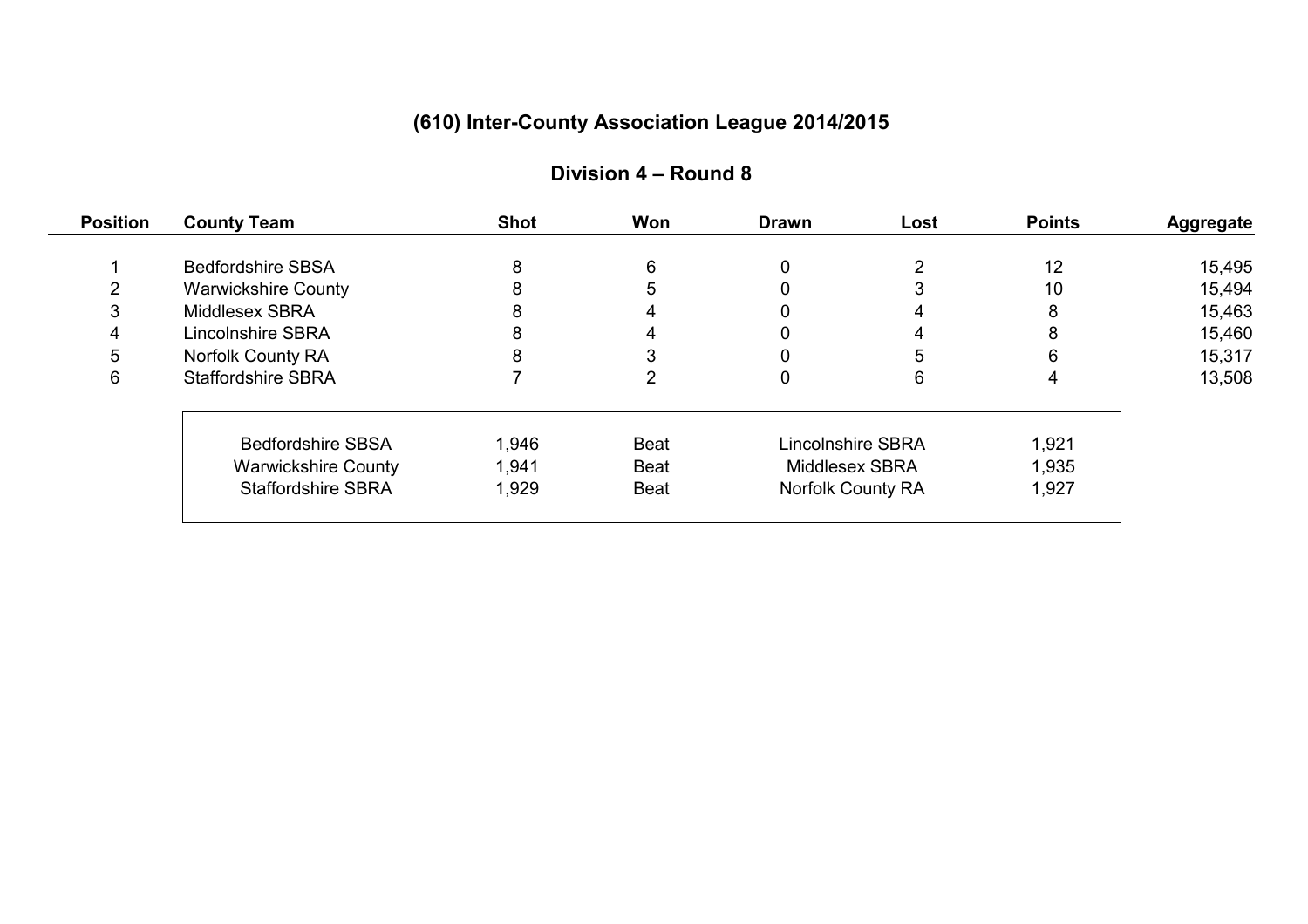| <b>Position</b> | <b>County Team</b>         | <b>Shot</b> | Won         | <b>Drawn</b>             | Lost                       | <b>Points</b> | <b>Aggregate</b> |
|-----------------|----------------------------|-------------|-------------|--------------------------|----------------------------|---------------|------------------|
|                 | <b>Bedfordshire SBSA</b>   | 9           |             | 0                        |                            | 14            | 17,429           |
| $\mathcal{P}$   | <b>Lincolnshire SBRA</b>   |             | 5           |                          |                            | 10            | 17,392           |
| 3               | <b>Warwickshire County</b> |             | 5           |                          |                            | 10            | 17,337           |
| 4               | Middlesex SBRA             |             |             |                          |                            | 8             | 17,401           |
| 5               | Norfolk County RA          |             |             |                          | 6                          | 6             | 17,235           |
| 6               | <b>Staffordshire SBRA</b>  | 8           | 3           | 0                        | 6                          | 6             | 15,449           |
|                 | <b>Staffordshire SBRA</b>  | 1,941       | <b>Beat</b> | Middlesex SBRA           |                            | 1,938         |                  |
|                 | <b>Bedfordshire SBSA</b>   | 1,934       | <b>Beat</b> | <b>Norfolk County RA</b> |                            | 1,918         |                  |
|                 | <b>Lincolnshire SBRA</b>   | 1,932       | <b>Beat</b> |                          | <b>Warwickshire County</b> | 1,843         |                  |
|                 |                            |             |             |                          |                            |               |                  |